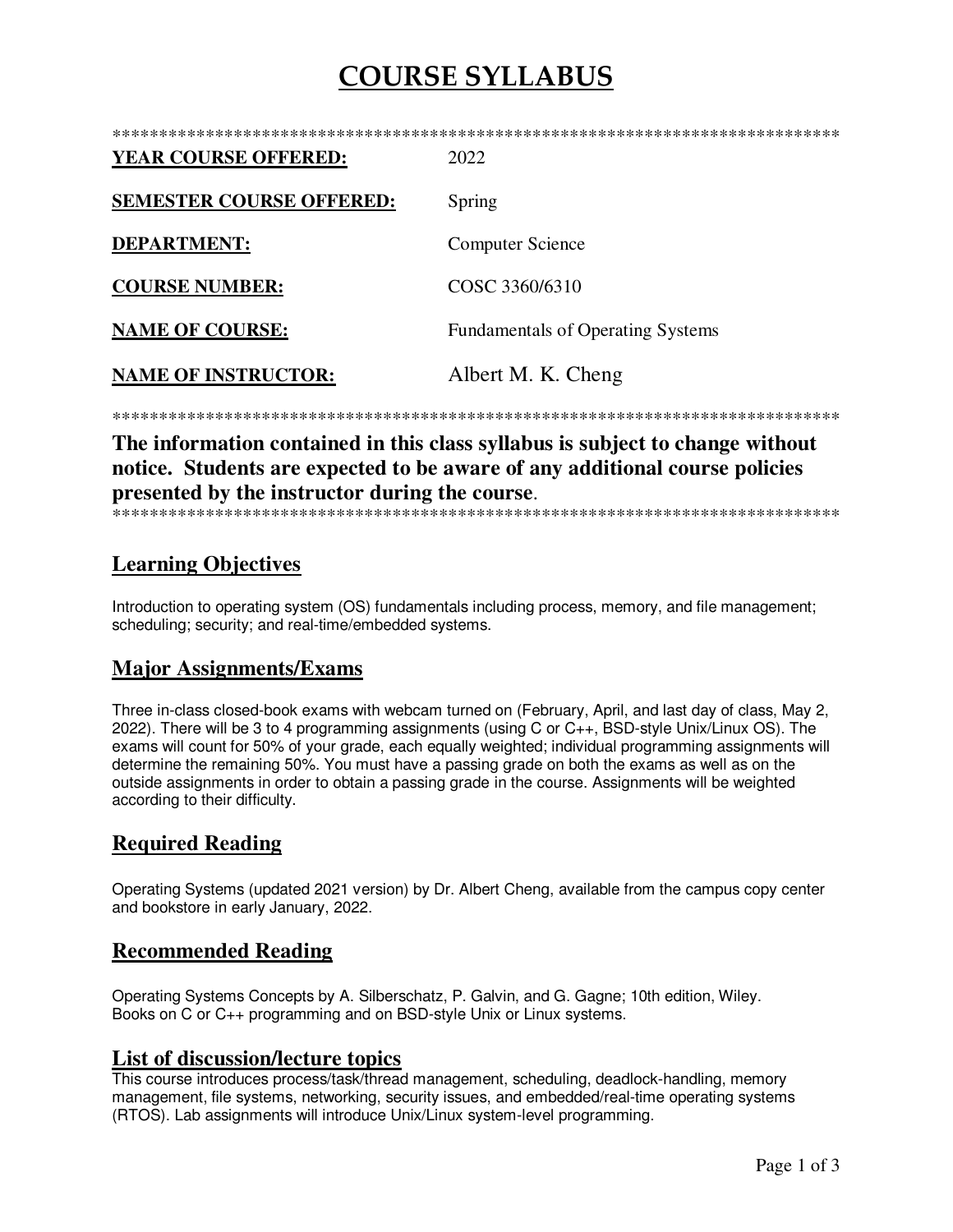# **COURSE SYLLABUS**

# **University of Houston – Policies and Guidelines**

## COVID-19 Information

Students are encouraged to visit the University's COVID-19 website for important information including on-campus testing, vaccines, diagnosis and symptom protocols, campus cleaning and safety practices, report forms, and positive cases on campus. Please check the website throughout the semester for updates.

### Vaccinations

Data suggests that vaccination remains the best intervention for reliable protection against COVID-19. Students are asked to familiarize themselves with pertinent vaccine information, consult with their health care provider. The University strongly encourages all students, faculty and staff to be vaccinated.

## Reasonable Academic Adjustments/Auxiliary Aids

The University of Houston complies with Section 504 of the Rehabilitation Act of 1973 and the Americans with Disabilities Act of 1990, pertaining to the provision of reasonable academic adjustments/auxiliary aids for disabled students. In accordance with Section 504 and ADA guidelines, UH strives to provide reasonable academic adjustments/auxiliary aids to students who request and require them. If you believe that you have a disability requiring an academic adjustments/auxiliary aid, please contact the Justin Dart Jr. Student Accessibility Center (formerly the Justin Dart, Jr. Center for Students with DisABILITIES).

## Excused Absence Policy

Regular class attendance, participation, and engagement in coursework are important contributors to student success. Absences may be excused as provided in the University of Houston Undergraduate Excused Absence Policy and Graduate Excused Absence Policy for reasons including: medical illness of student or close relative, death of a close family member, legal or government proceeding that a student is obligated to attend, recognized professional and educational activities where the student is presenting, and University-sponsored activity or athletic competition. Under these policies, students with excused absences will be provided with an opportunity to make up any quiz, exam or other work that contributes to the course grade or a satisfactory alternative. Please read the full policy for details regarding reasons for excused absences, the approval process, and extended absences. Additional policies address absences related to military service, religious holy days, pregnancy and related conditions, and disability.

### Recording of Class

Students may not record all or part of class, livestream all or part of class, or make/distribute screen captures, without advanced written consent of the instructor. If you have or think you may have a disability such that you need to record class-related activities, please contact the Justin Dart, Jr. Student Accessibility Center. If you have an accommodation to record classrelated activities, those recordings may not be shared with any other student, whether in this course or not, or with any other person or on any other platform. Classes may be recorded by the instructor. Students may use instructor's recordings for their own studying and notetaking. Instructor's recordings are not authorized to be shared with *anyone* without the prior written approval of the instructor. Failure to comply with requirements regarding recordings will result in a disciplinary referral to the Dean of Students Office and may result in disciplinary action.

### Syllabus Changes

Due to the changing nature of the COVID-19 pandemic, please note that the instructor may need to make modifications to the course syllabus and may do so at any time. Notice of such changes will be announced as quickly as possible through (*specify how students will be notified of changes*).